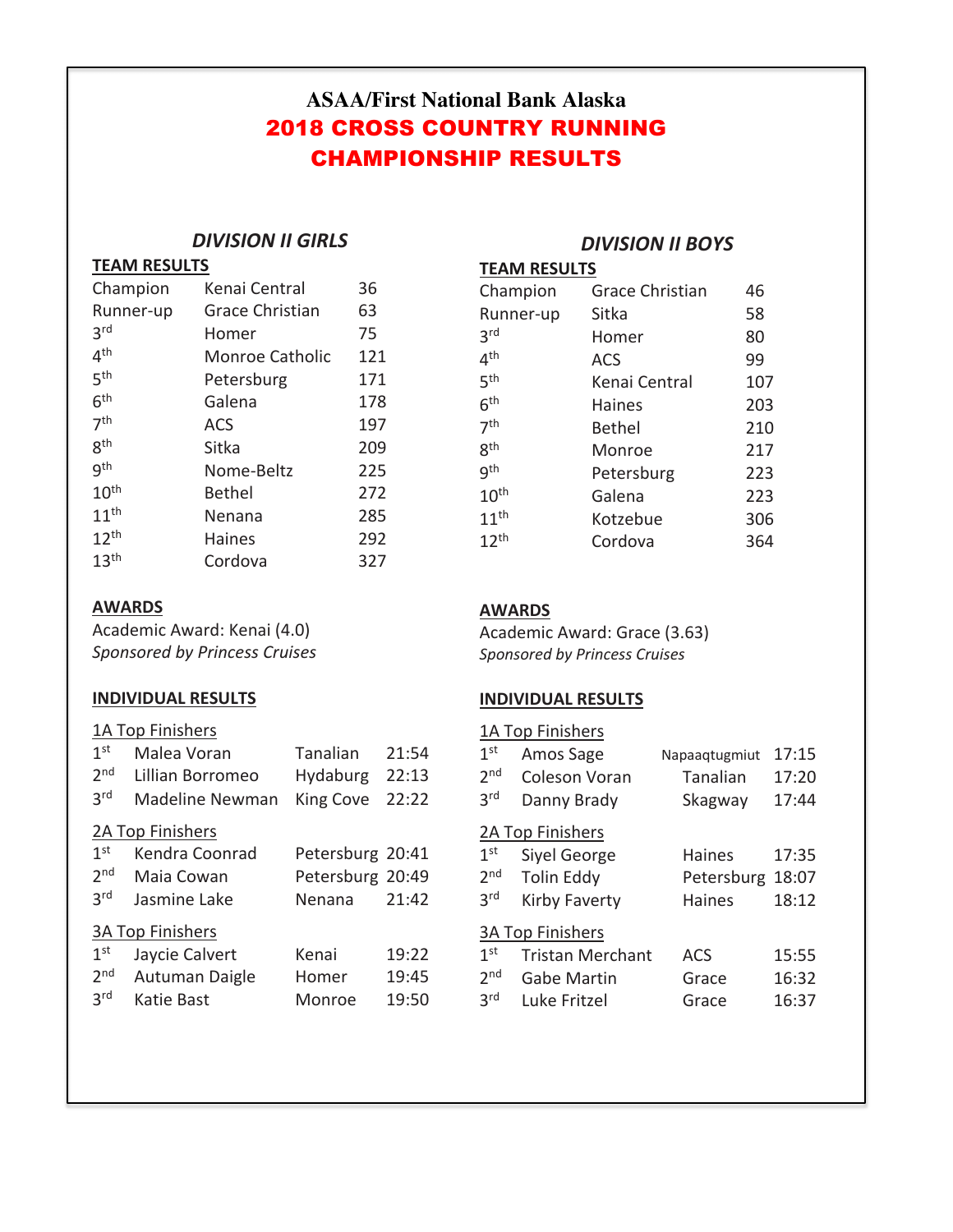# **ASAA/First National Bank Alaska** 2018 CROSS COUNTRY RUNNING CHAMPIONSHIP RESULTS

DII Girls Top Finishers

# DII Boys Top Finishers

| 1 <sup>st</sup>  | Jaycie Calvert          | Kenai      | 19:22 |
|------------------|-------------------------|------------|-------|
| 2 <sub>nd</sub>  | Autuman Daigle          | Homer      | 19:45 |
| 3 <sup>rd</sup>  | Katie Bast              | Monroe     | 19:50 |
| 4 <sup>th</sup>  | Mazzy Jackson           | Grace      | 19:50 |
| 5 <sup>th</sup>  | Logan Satathite         | Kenai      | 19:54 |
| 6 <sup>th</sup>  | <b>Brooke Satathite</b> | Kenai      | 19:54 |
| 7 <sup>th</sup>  | Lauren White            | Monroe     | 20:07 |
| gth              | Leah Fallon             | Kenai      | 20:22 |
| gth              | Brooke Miller           | Homer      | 20:35 |
| 10 <sup>th</sup> | Kendra Conrad           | Petersburg | 20:41 |
| 11 <sup>th</sup> | Maia Cowan              | Petersburg | 20:49 |
| $12^{th}$        | <b>Grace Hodges</b>     | Monroe     | 20:52 |
| 13 <sup>th</sup> | Sophia Coverdell        | Grace      | 21:02 |
| 14 <sup>th</sup> | Grace Annett            | Grace      | 21:03 |
| 15 <sup>th</sup> | Laura Ellis             | Grace      | 21:04 |

| 1 <sup>st</sup>  | <b>Tristan Merchant</b> | <b>ACS</b>    | 15:55 |
|------------------|-------------------------|---------------|-------|
| 2 <sub>nd</sub>  | Gabe Martin             | Grace         | 16:32 |
| 3 <sup>rd</sup>  | Luke Fritzel            | Grace         | 16:37 |
| 4 <sup>th</sup>  | <b>Skyler McIntyre</b>  | Sitka         | 16:40 |
| 5 <sup>th</sup>  | <b>Dominic Baciocco</b> | Sitka         | 16:43 |
| 6 <sup>th</sup>  | <b>Maison Dunham</b>    | Kenai         | 16:45 |
| 7 <sup>th</sup>  | Luciano Fasulo          | Homer         | 16:45 |
| gth              | Eyoab Knapp             | Homer         | 16:54 |
| gth              | Lucas Echenique         | Galena        | 17:03 |
| 10 <sup>th</sup> | Joe Pate                | Sitka         | 17:06 |
| 11 <sup>th</sup> | Seth Kniegge            | Grace         | 17:08 |
| $12^{th}$        | <b>William Parks</b>    | <b>ACS</b>    | 17:15 |
| 13 <sup>th</sup> | Amos Sage               | Napaaqtugmiut | 17:15 |
| 14 <sup>th</sup> | <b>Coleson Voran</b>    | Tanalian      | 17:20 |
| 15 <sup>th</sup> | Paul Kopp               | Grace         | 17:23 |